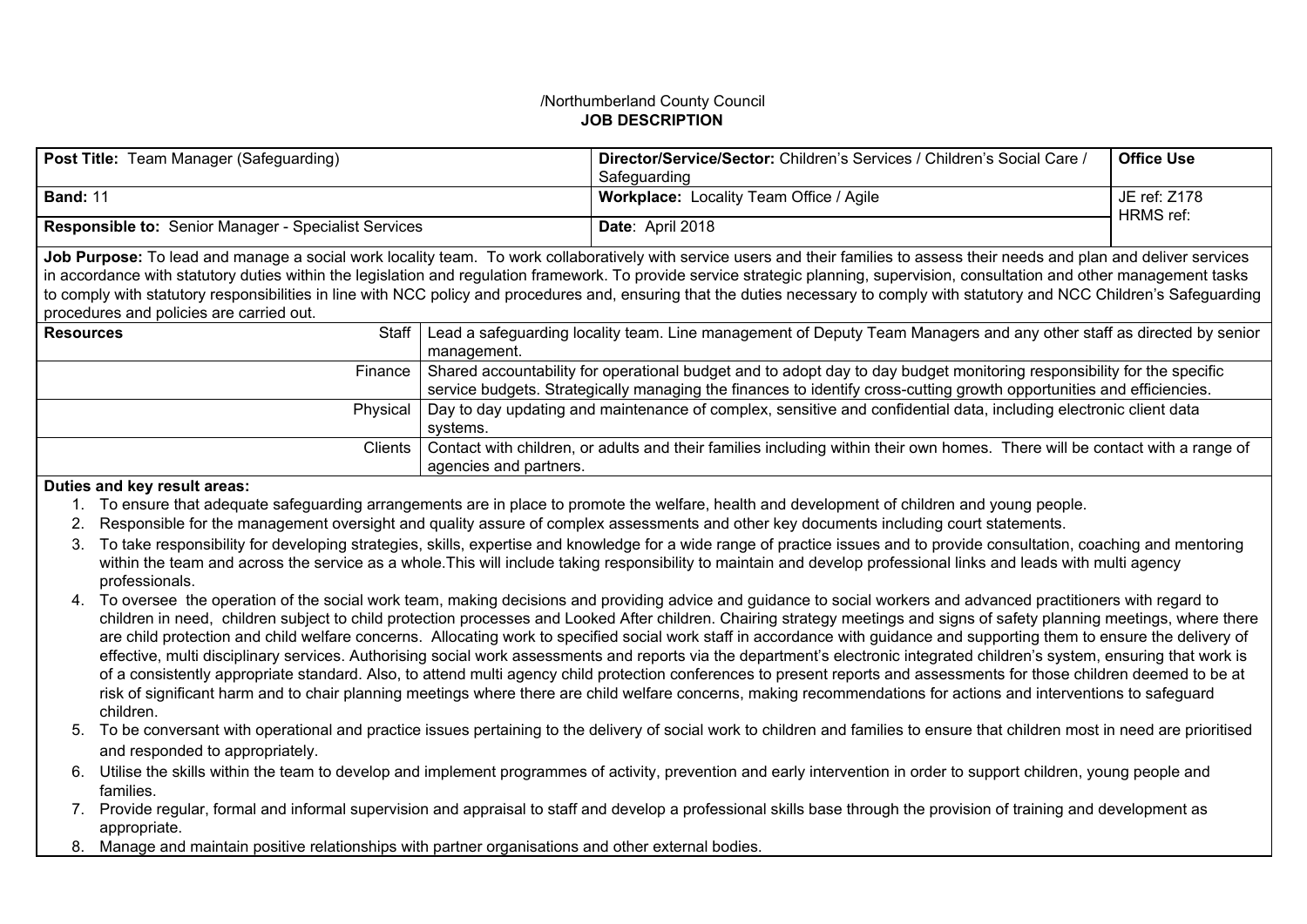|                                                                                                                                                                                | 9. Responible for ensuring that the team achieve key service delivery objectives identified within the service plan. In addition, develop and implement systems to ensure        |  |  |  |  |
|--------------------------------------------------------------------------------------------------------------------------------------------------------------------------------|----------------------------------------------------------------------------------------------------------------------------------------------------------------------------------|--|--|--|--|
| satisfactory team performance against key performance indicators.                                                                                                              |                                                                                                                                                                                  |  |  |  |  |
|                                                                                                                                                                                | 10. Responsible for ensuring that the objectives set out in statutory guidance and departmental procedures are implemented within the team.                                      |  |  |  |  |
|                                                                                                                                                                                | 11. Responsible for ensuring that specific areas of service delivery are developed and delivered to meet the needs of children and families requiring specialist social work for |  |  |  |  |
| a range of associated assessed needs.                                                                                                                                          |                                                                                                                                                                                  |  |  |  |  |
|                                                                                                                                                                                | 12. To manage financial and other resources effectively and efficiently in line with NCC regulations and to report to senior management on a regular basis regarding the         |  |  |  |  |
| financial position of the designated service area.                                                                                                                             |                                                                                                                                                                                  |  |  |  |  |
| 13. To monitor and evaluate team performance against service targets including the monitoring of caseloads and the complexity of cases.                                        |                                                                                                                                                                                  |  |  |  |  |
| 14. To provide reports and updates to the management teams as required.                                                                                                        |                                                                                                                                                                                  |  |  |  |  |
| 15. To ensure the maintenance of record keeping in accordance with statutory requirements and NCC policy and procedures.                                                       |                                                                                                                                                                                  |  |  |  |  |
| 16. To manage the recruitment, selection, training and development of staff in accordance with NCC policies and procedures.                                                    |                                                                                                                                                                                  |  |  |  |  |
| 17. To ensure the service is child and family centred, focussing and promoting the overall safety and safeguarding of all vulnerable children and those at risk of significant |                                                                                                                                                                                  |  |  |  |  |
| harm.                                                                                                                                                                          |                                                                                                                                                                                  |  |  |  |  |
| 18. Contribute to the strategic development of the service by developing new ways of working and efficent practices.                                                           |                                                                                                                                                                                  |  |  |  |  |
|                                                                                                                                                                                | 19. To actively participate in directorate wide projects related to children's safuarding as approved by the Senior Manager.                                                     |  |  |  |  |
|                                                                                                                                                                                | 20. Deputise for the Senior Manager - Specialist Services at internal and external meetings as and when required.                                                                |  |  |  |  |
| 21. To advise and alert the Senior Manager of any situation that may be contentious, complex or critical or costly to the team or service so that an appropriate risk          |                                                                                                                                                                                  |  |  |  |  |
| assessment and management plan can be put in place.                                                                                                                            |                                                                                                                                                                                  |  |  |  |  |
| 22. Other duties appropriate to the nature, level and grade of the post.                                                                                                       |                                                                                                                                                                                  |  |  |  |  |
| <b>Work Arrangements</b>                                                                                                                                                       |                                                                                                                                                                                  |  |  |  |  |
| Physical requirements:                                                                                                                                                         | To be able to attend meetings and provide service delivery throughout Northumberland.                                                                                            |  |  |  |  |
| Transport requirements:                                                                                                                                                        | Flexibility to meet the demands and delivery of the service.                                                                                                                     |  |  |  |  |
| Working patterns:                                                                                                                                                              | Occasional participation in Out of Hours support to service rota cover arrangements as required                                                                                  |  |  |  |  |
| Working conditions:                                                                                                                                                            | Office based although some lone working within the community.                                                                                                                    |  |  |  |  |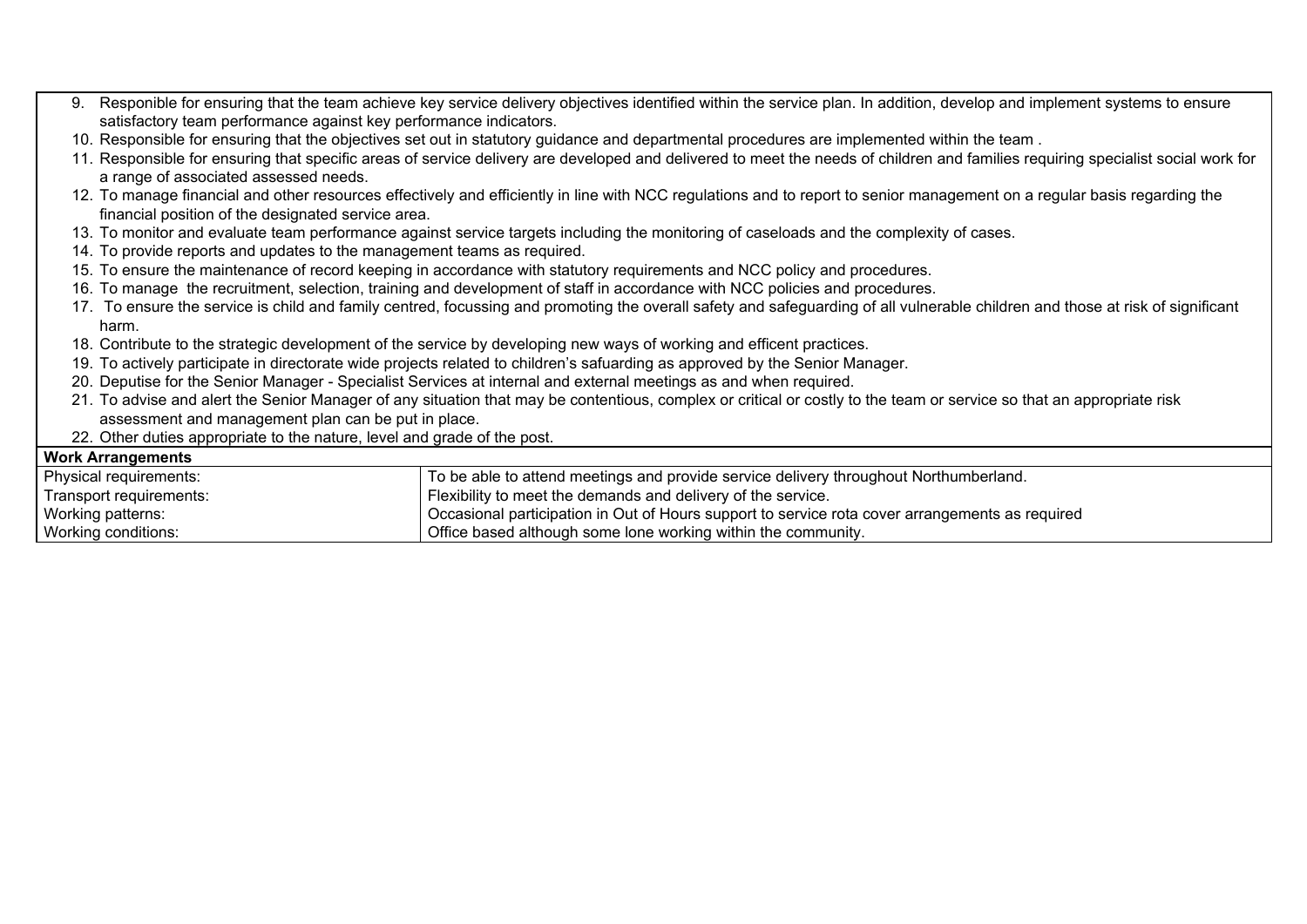## Northumberland County Council **PERSON SPECIFICATION**

| Post Title: Team Manager                                                                    | Director/Service/Sector: Children's Services / Children's Social Care | Ref: Z178     |
|---------------------------------------------------------------------------------------------|-----------------------------------------------------------------------|---------------|
|                                                                                             | Safeguarding                                                          |               |
| <b>Essential</b>                                                                            | <b>Desirable</b>                                                      | <b>Assess</b> |
| <b>Qualifications and Knowledge</b>                                                         |                                                                       | by            |
| A professional social work qualification e.g. Degree in Social Work, DipSW, CQSW, CSS       | Management qualification                                              |               |
| Valid HCPC registration.                                                                    | Completion of or working towards the Safeguarding Module of the PQ    |               |
| Evidence of CPD.                                                                            | Award.                                                                |               |
| Knowledge of child development and issues around work with families and children            |                                                                       |               |
| including safeguarding and child protection.                                                |                                                                       |               |
| Detailed knowledge of Children's legislation.                                               |                                                                       |               |
| Up to date understanding of the key issues and relevant theoretical background facing       |                                                                       |               |
| professional child care social workers, particularly related to children's safeguarding and |                                                                       |               |
| looked after children.                                                                      |                                                                       |               |
| <b>Experience</b>                                                                           |                                                                       |               |
| In depth diverse experinece in children's social care                                       | Experience of working within a multi agency setting.                  |               |
| Extensive experience in children's safeguarding, including experience of working with       | Experience of budget management                                       |               |
| child protection systems and procedures.                                                    |                                                                       |               |
| Significant experience of team management including appraisal and supervision               |                                                                       |               |
| Experience of managing performance to agreed standards and targets                          |                                                                       |               |
| Ability to work in stressed and pressurised situations to meet deadlines                    |                                                                       |               |
| Proven experince in decision making skills and abilities                                    |                                                                       |               |
| <b>Skills and competencies</b>                                                              |                                                                       |               |
| Hihgly developed interpersonal skills with the ability to communicate effectively with a    | Use of IT databases and spreadsheets                                  |               |
| variety of people through a variety of mediums including complex cases in a court arena.    |                                                                       |               |
| Ability to lead and manage a multi-skilled team.                                            |                                                                       |               |
| Ability to manage change and conflict.                                                      |                                                                       |               |
| Highly developed negotiating and organisational skills.                                     |                                                                       |               |
| Able to prioritise conflicting demands and requirements, meet tight deadlines and           |                                                                       |               |
| timescales.                                                                                 |                                                                       |               |
| Ability to assess service needs, develop and evaluate programmes and projects/plans to      |                                                                       |               |
| meet those needs.                                                                           |                                                                       |               |
| A commitment to equality of opportunity.                                                    |                                                                       |               |
| An awareness of the principles of budget management.                                        |                                                                       |               |
| Effective IT skills to be able to write reports, produce court documentation and update     |                                                                       |               |
| relevant systems.                                                                           |                                                                       |               |
| Ability to work across agency boundaries within a multi-professional setting.               |                                                                       |               |